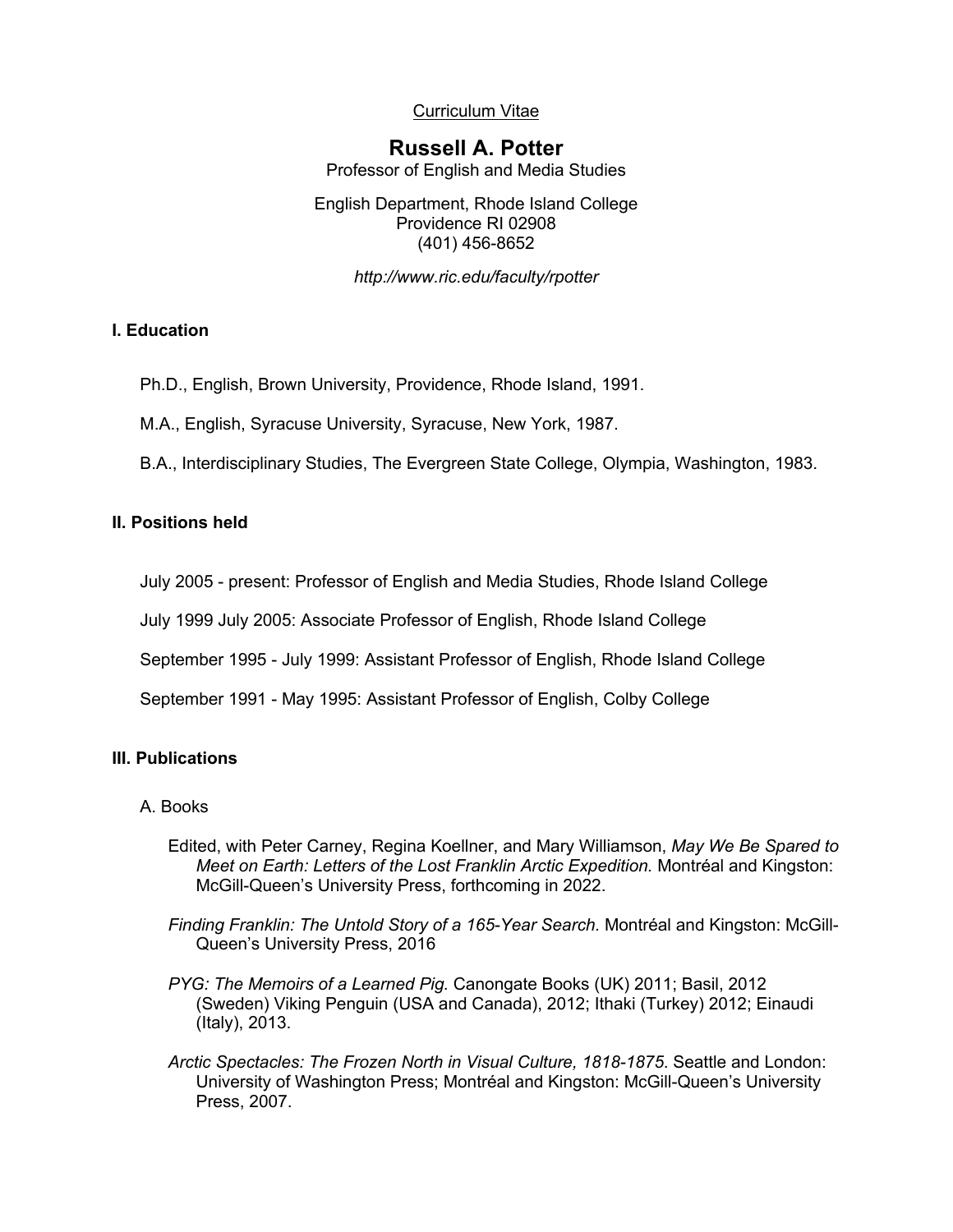*Spectacular Vernaculars: Hip-Hop and the Politics of Postmodernism.* Albany: State University of New York Press, 1995.

- B. Contributions to Books
	- "The Franklin Era." Chapter in the *Cambridge History of the Polar Regions*, edited by Adrian J. Howkins and Peder Roberts. Cambridge: Cambridge University Press, forthcoming in 2022.
	- "Desert Interiors: The Natural Conceits of *Breaking Bad*." In *The Interior Landscapes of Breaking Bad*, ed. Bell, Edelson, Gray, and Paproth. Lanham: Lexington Books, 2019.
	- Editor of posthumous edition of Garth Walpole's *Relics of the Franklin Expedition: Discovering Artifacts from the Doomed Arctic Voyage of 1845*. Jefferson NC: McFarland Publishers, 2017.
	- "Fact and Fiction in 'Northerns' and Early Arctic Films." In *Films on Ice: Cinemas of the Arctic*, edited by Anna Stenport and Scott MacKenzie. Edinburgh: Edinburgh University Press, 2015.
	- Introduction to a new edition of William Bradford's *The Arctic Regions (1872).* Boston: David R. Godine, in association with the New Bedford Whaling Museum, 2013.
	- "Showmen and Explorer-Showmen on the Panoramic Stage," in *North by Degree: New Perspectives on Arctic Exploration*, edited by Susan A. Kaplan and Robert McCracken Peck. Philadelphia: The American Philosophical Society, 2013.
	- "Exploration and Sacrifice: The cultural logic of Arctic discovery," in *The Quest for the Northwest Passage: British Narratives of Arctic Exploration, 1576-1874,* edited by Frédéric Regard. London: Pickering & Chatto 2013.
	- Chapters on "Sir Wally Herbert," "Fridtjof Nansen," and "Roald Amundsen" for *The Great Explorers*, edited by Robin Hanbury-Tenison, (London: Thames & Hudson, 2010).
	- ""Perilous Adventures, Wonderful Discoveries, and Singular Phenomena' -- American Panoramas of the Arctic Regions, 1855-1863," in *The Panorama in the Old World and the New*, edited by Gabriele Koller (Amberg: Büro Wilhelm / Verlag Koch, Schmidt, Wilhelm GbR, for the International Panorama Council, 2010).
	- "Distant Visions: The Poles in Western Visual Culture." Catalog essay for the exhibition "To The Ends of the Earth: Painting the Polar Landscape," Peabody Essex Museum, Salem MA, November 2008 - March 2009.
	- "Arctic," entry in *The Oxford Encyclopedia of the Modern World*, edited by Peter N. Stearns. (NY: Oxford University Press, 2008).
	- "History Spectacle Resistance," in *The Cultural Studies Reader*, 3<sup>rd</sup> edition, edited by Simon During. NY: Routledge, 2007.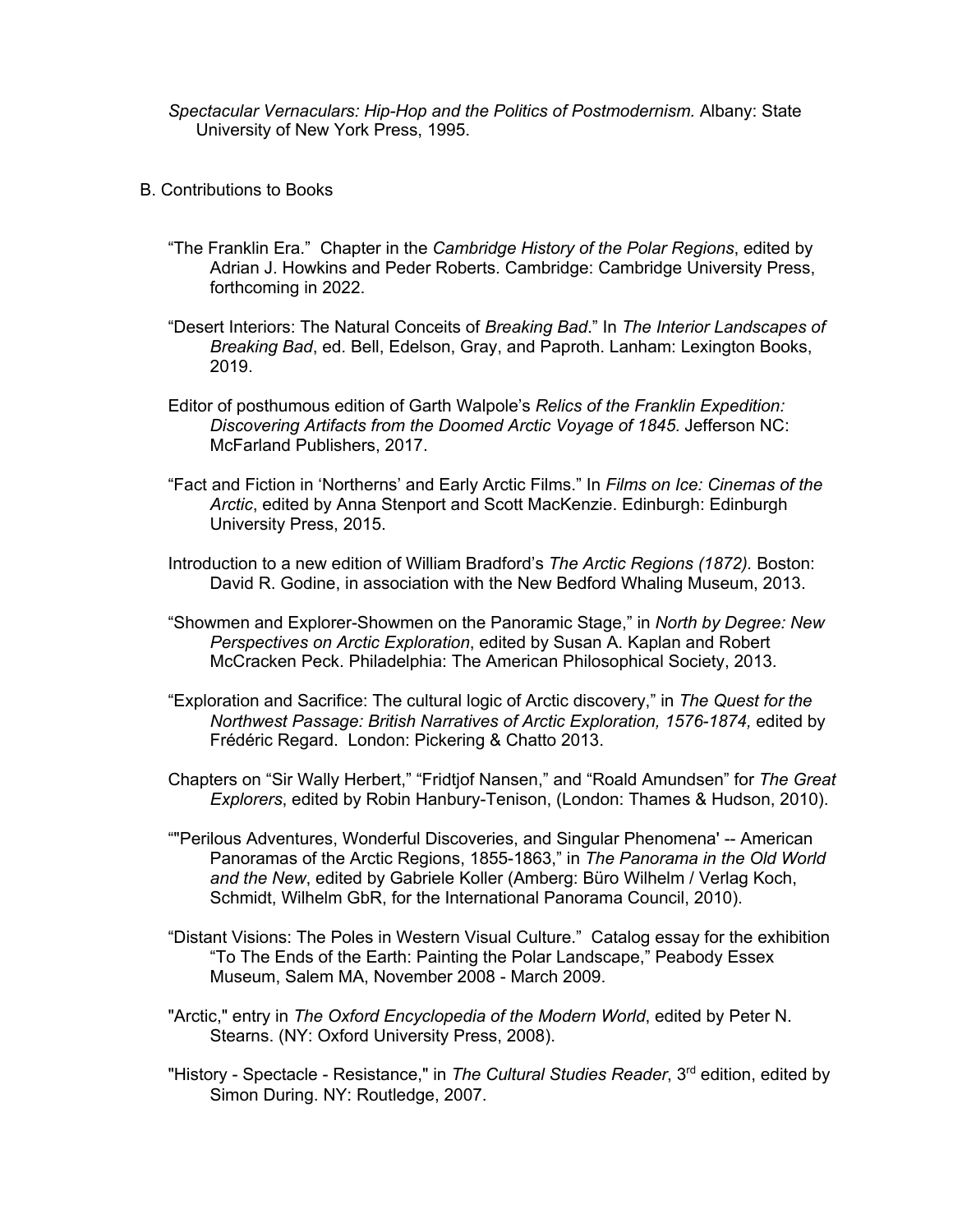- Foreword to Martin Sandler, *Resolute: The Epic Search for the Northwest Passage and John Franklin, and the Discovery of the Queen's Ghost Sh*ip. (NY: Sterling Publishers, 2006).
- "The Future is History: Hip-hop in the Aftermath of (Post)Modernity," chapter in *The Resisting Muse: Popular Music and Social Protest*, edited by Ian Peddie (Aldershot, Hampshire: Ashgate Publishing, 2006).
- "Open Polar Sea," "Sir John Franklin," "Lady Jane Franklin," and "Sir John Ross," entries in *The Encyclopedia of the Arctic*, ed. Mark Nutall (NY: Routledge, 2004).
- "Soul to Hip-Hop," chapter in *The Cambridge Companion to Pop and Rock,* ed. Simon Frith, William Straw, and John Street. (Cambridge: Cambridge University Press, 2001).
- "Authorship," chapter in *Unspun: The Web, Society, and Culture*, ed. Thomas Swiss & Andrew Herman. (NY: New York University Press, 2001).
- "Arctic Spectacles: Nineteenth-Century Visions of the North." In *Visions of the North: The North in Film*, published in 1999 by Nipissing University, North Bay, Ontario, Canada.
- "Race," chapter in *Key Terms in Popular Music and Culture*, edited by Bruce Horner and Thomas Swiss. (Oxford and New York: Basil Blackwell, 1999).
- "Not the Same: Race, Repetition and Difference in Hip-Hop and Dance Music," in *Mapping the Beat: Popular Music and Contemporary Theory,* ed. Thomas Swiss, John Sloop, and Andrew Herman (Oxford and New York: Basil Blackwell, 1997).
- Entries for "Queen Latifah," "Public Enemy," "Flavor Flav," "Ice Cube," and "Ice T," in the *African-American Culture* volume of *The Dictionary of Twentieth-Century Culture* (NY: Gale Research, 1996).
- C. Articles in Periodicals
	- "After 165 years, Inuit knowledge leads to Franklin's wrecks." *Nunatsiaq News*, special "Nunavut 20" issue, April 3, 2019.
	- With Stephen Smith, Recaps and reviews of the ten episodes of AMC's "The Terror," for *Canadian Geographic*'s website,https://www.canadiangeographic.ca/author/russellpotter
	- "Remembering Louie Kamookak, a wellspring of Inuit traditional knowledge." *Nunatsiaq News*, April 2, 2018.
	- "The Finding of Franklin's Ships: What We Know Now." *NIMROD: The Journal of the Ernest Shackleton Autumn School*, Vol. 11(2017).
	- "Sir John Franklin and America." Canadian Geographic, special issue on "A Franklin Find," December 2014.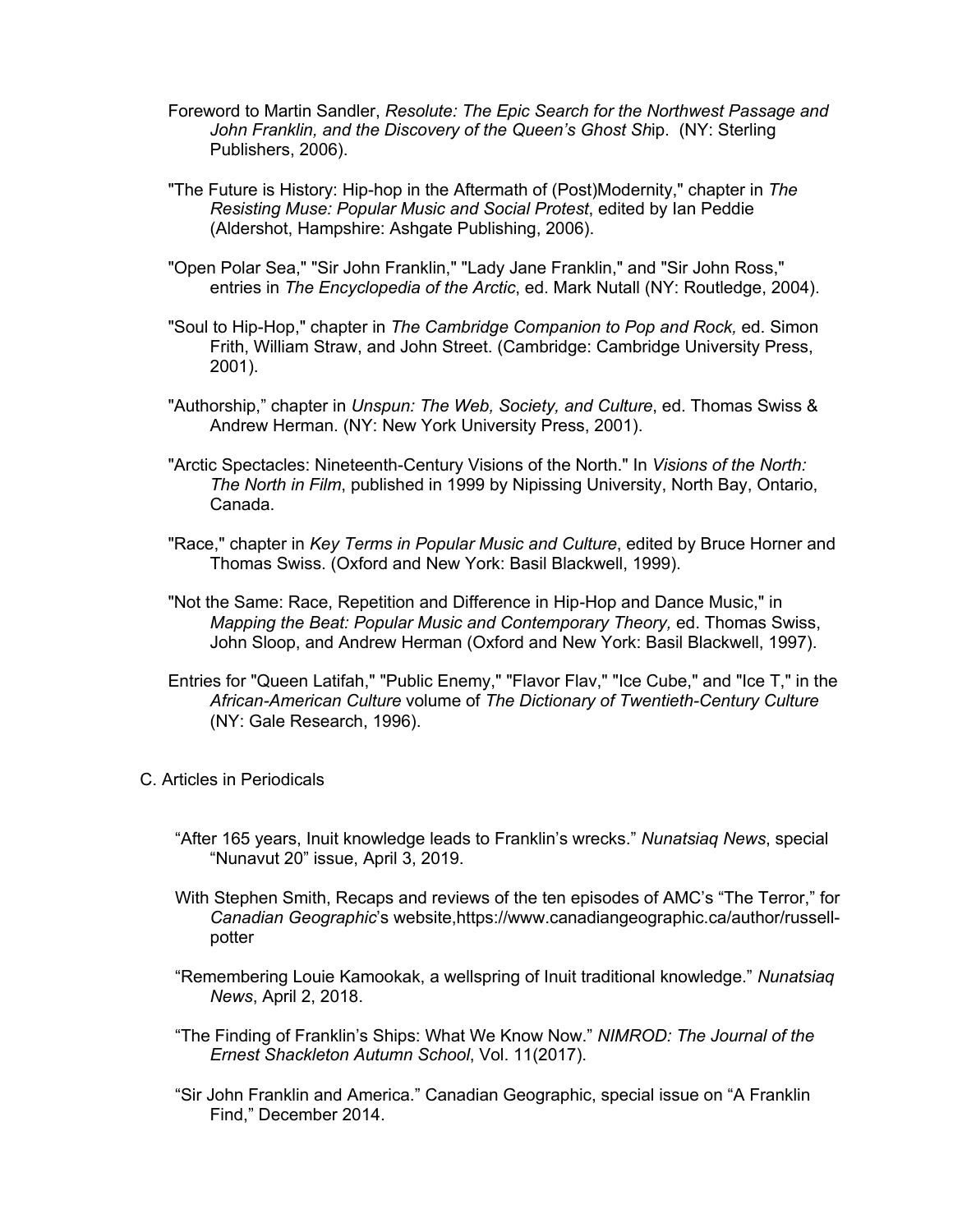- "The 'Peglar' Papers Revisited." *Trafalgar Chronicle: The Yearbook of the 1805 Club*, 2014.
- "'Those Wrecked or Stranded Ships': Unresolved Aspects of the Franklin Expedition," *Trafalgar Chronicle: The Yearbook of the 1805 Club*, 2010.
- "Icebergs at Vauxhall." Part of a forum on "Victorian Ecosystems," *Victorian Review*, Vol. 36, No. 2.(Fall, 2010) pp. 27-31
- With Kenn Harper, "Early Arctic Films of Nancy Columbia and Esther Eneutseak," *NIMROD: The Journal of the Ernest Shackleton Autumn School,* Vol. 4 (2010).
- With Jon Hauss: "Geographica Incognita." *New Orleans Review,* Vol. 25, No. 4, Winter 1999/2000.
- With Douglas Wamsley: "The Sublime yet Awful Grandeur: The Arctic Panoramas of Elisha Kent Kane." *The Polar Record* 35:194 [July 1999].
- "L'objet X: Performing Race in a Postmodern World." *Literature and Psychology,* vol. 41 no. 4 (1995).
- "The Image Explodes: The Ideology of the Eikonic." *Nomad: An Interdisciplinary Journal of the Humanities, Arts, and Sciences*, Number 6 (Spring 1994).
- "Edward Schizohands: The Postmodern Gothic Body." *Postmodern Culture*, vol. 2 no. 3 (May 1992).
- "Chaucer and the Authority of Language: The Politics and Poetics of the Vernacular in Late Medieval England." *Assays,* vol. VI*,* 1991.
- D. Media, Museums, and shipboard interpreting.
	- On-camera expert and historical consultant for an episode of the Discovery Channel's *Mysteries of the Deep*, looking at the Franklin story and the latest images of the wreck of HMS "Terror," May 2020.
	- Consultant for Mystic Seaport Museum's hosting of the "Death in the Ice" exhibition about the lost Arctic expedition of Sir John Franklin, December 2018 – April 2019.
	- On-board historian for Eyos Expeditions, serving aboard MV "The World" to Greenland and the Northwest Passage, August-September 2019.
	- On-board historian for One Ocean Expeditions' Arctic cruises; 3 tours in 2018 ("Fins and Fiddles," "Labrador/Torngnat Explorer," "Baffin Island: Jewel of the Arctic") 2 tours in 2017 ("High Arctic Explorer" and "Pathways to Franklin"), aboard the Akademik Sergey Vavilov and the Akademik loffe.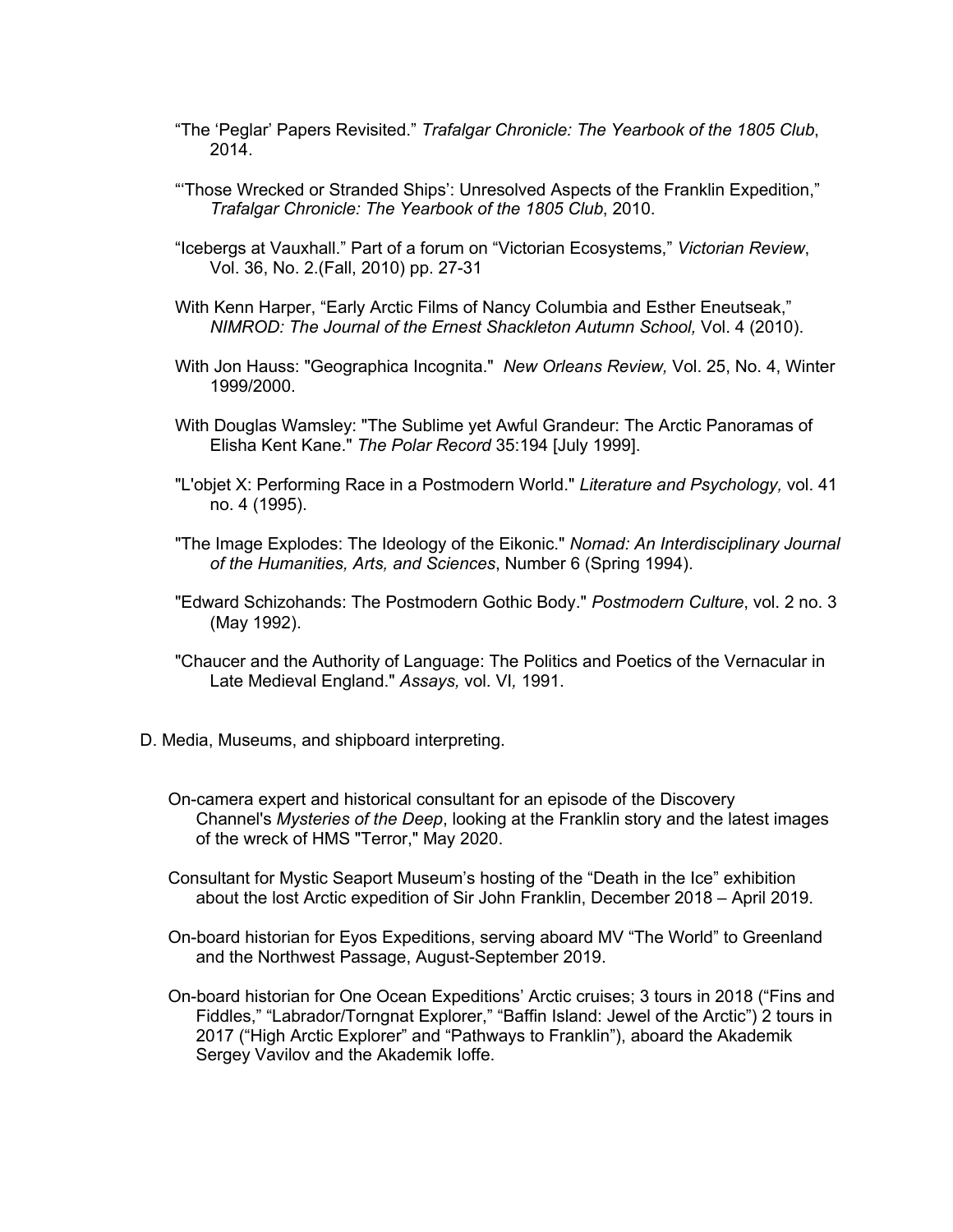- Historical consultant, "Franklin's Lost Ships"/"Hunt for the Arctic Ghost Ship"/"Arctic Ghost Ship" Lion TV/90thParallel/Channel 4/WGBH/NOVA production, airing in 2014 and 2015.
- Historical consultant, on-camera interviewee, "The Northwest Passage: The Deadliest and Strangest True Story Ever Told." Centre Communications/Mill Creek DVD, 2014.
- Curatorial consultant for "Arctic Visions: Away then floats the Ice-Island," year-long exhibition at the New Bedford Whaling Museum, New Bedford Massachusetts, April 26, 2013 – October 24, 2014. Curator: Michael Lapides.
- Curatorial consultant, "To the Ends of the Earth: Painting the Polar Landscape," Peabody-Essex Museum, Salem, Massachusetts, November 8, 2008 – March 1, 2009. Curator: Samuel Scott.
- Invited Participant, "Arctic Listening Post/Climate Commons," a multi-media project by Jane D. Marsching including websites, structured online dialogue, and an installation at the opening of the Institute for Contemporary Art, Boston, Massachusetts, November 2006 – February 2007.
- Historical Consultant, on-camera interviewee (location shoots in Gjoa Haven, Beechey Island, and Resolute, Nunavut), and contributor to companion website for "Arctic Passage: Prisoners of the Ice," an Emmy-award-nominated episode of the PBS series *NOVA*. Producer: Louise Osmond for ITN Factual/WGBH. Airdate: February 28, 2006 (USA).
- E. Papers, Panels, and Lectures
	- "The American Search for Franklin," invited talk as part of the Franklin Lost and Found symposium, The Anchorage Museum, Anchorage Alaska, September 21<sup>st</sup> 2019.
	- "Franklin and Popular Culture," in-discussion with Leanne Shapton, part of the daylong "Franklin Lost and Found" symposium at Mystic Seaport Museum, April 5th 2019.
	- Panelist, "The Indigenous Experience at World's Fairs," Bard Graduate Center, New York NY, April 10<sup>th</sup> 2019, in conjunction with the exhibit *Story Box: Franz Boas, George Hunt, and the Making of Anthropology*.
	- Franklin and Forensics: The Science of Finding a Lost Expedition. 23rd Annual Gehrenbeck Memorial Lecture, Physical Sciences Department, Rhode Island College, November 28<sup>th</sup> 2018.
	- "Relics of Surpassing Interest: The Franklin Expedition on Display, 1854-2018. Invited Lecture, Mystic Seaport Museum, Friday November 16th 2018.
	- Host and interviewer, 'in discussion' with Michael Palin at the US launch of his book: *Erebus: One Ship, Two Epic Voyages, and the Greatest Naval Mystery of All Time*, Columbus Theatre, Providence RI, October 13 2018.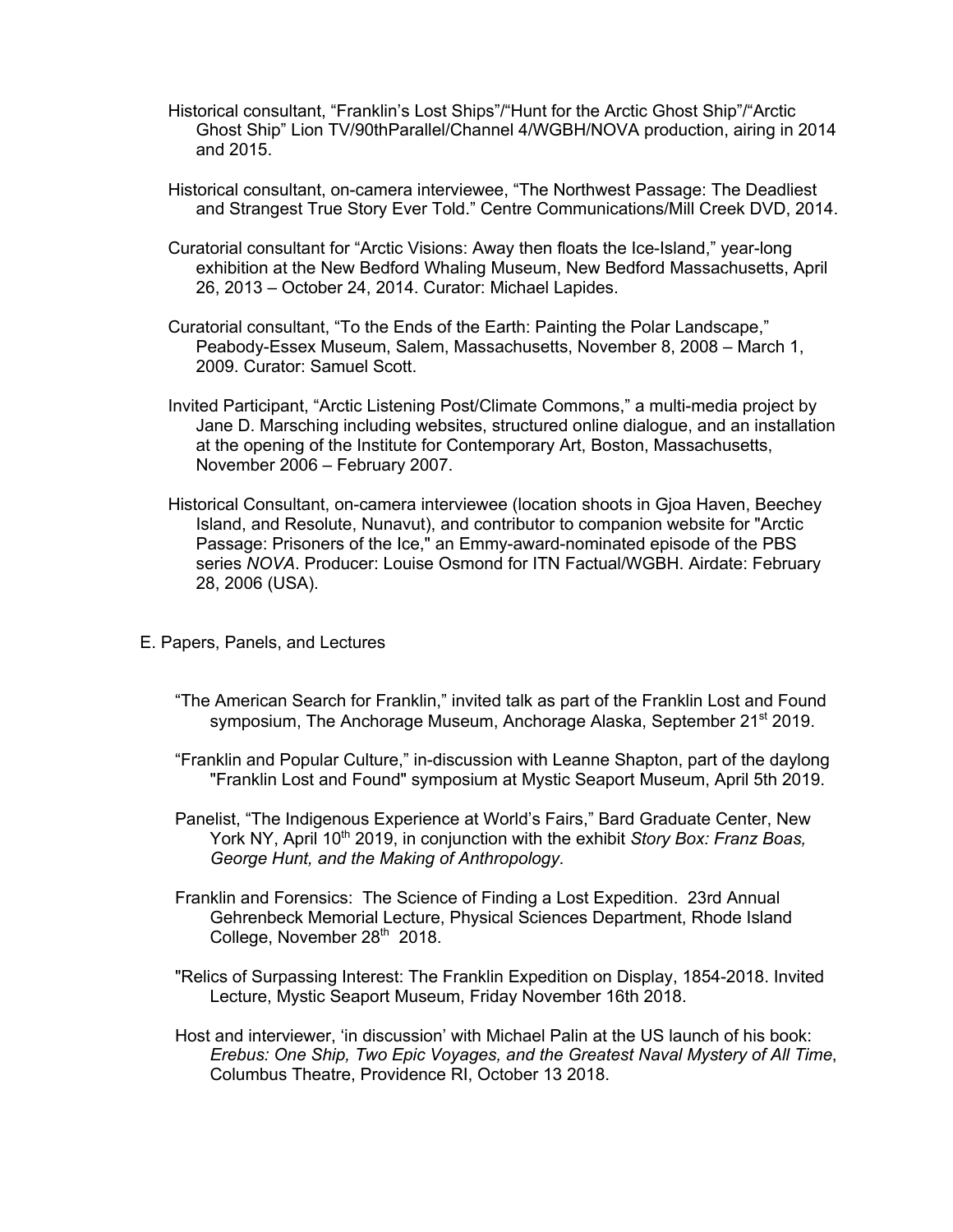- "The Memory of Ice: Arctic Visions and (Re)visions from the Victorian era to the Present." Hugh Lane Gallery, Dublin, Ireland, December 3, 2017.
- "Tales of the Terror: Finding Franklin's Lost Ship." Topsham, Devon, sponsored by the Topsham Museum and the Devon and Cornwall Polar Society, November  $30<sup>th</sup>$ , 2017.
- "Making Marks: Officers' Crests and Sailors' Scratches." The National Maritime Museum, Greenwich, in association with their "Death in the Ice" exhibit, November 29th, 2017.
- "Finding Franklin: What we now know about his ships 'Erebus' and 'Terror.' Invited lecture, 15<sup>th</sup> Annual Shackleton Autumn School, Athy, Ireland, October 29<sup>th</sup> 2016.
- Panelist, "Inuit Oral Tradition and Franklin," CanGeo Talk featuring Captain Dave Woodman, Canadian Museum of History, Gatineau, Québec, April 12<sup>th</sup> 2016.
- "The Franklin Expedition and the Northwest Passage Then and Now," 125th Annual Warner Free Lecture Series, Harvard Public Library, January 22, 2016.
- "Dr. Kane and Franklin: Duty, Fidelity, and Fortitude in the Frozen Zone." Invited lecture, Kane Lodge, New York City, October 20, 2015.
- "Finding Sir John Franklin: Inuit Traditions and Modern Technology." Invited lecture, Peary-MacMillan Arctic Museum, Bowdoin College, Brunswick, Maine, September 29th 2015.
- "Before Nanook: The Frozen Zone in Early Silent Film," with Kenn Harper. Invited lecture, the Velaslavasay Panorama, Los Angeles CA, May 10<sup>th</sup> 2014.
- "True and Interesting Narratives: Poe's Pym and PYM's Poe," part of Rhode Island College's Open Books, Open Minds program, March 18<sup>th</sup> 2014.
- "Frozen Zones: William Bradford, Arctic Photography, and Nineteenth-century Visual Culture." Invited lecture, New Bedford Whaling Museum, September 19th 2013.
- "The Ends of Our Exploring." Keynote address, First Year Convocation, Rhode Island College, September  $4<sup>th</sup>$ , 2013.
- "Heroes and Villains of the Frozen North: The Arctic in Early Silent Films." Invited lecture, New England chapter of the Explorers Club, Doubletree Hotel, Boston MA, January 25<sup>th</sup>, 2013.
- "Scenes of Surpassing Grandeur: Moving Panoramas of the Frozen Zone in America, 1856-1862." Invited lecture, *Panoramas In Motion: A Public Symposium.* Dyer Library and Saco Museum, Saco, Maine, September 22<sup>nd</sup>, 2012.
- "Immersive Entertainments: Inuit Visitors and Simulated Poles at Coney Island, 1903- 1906." Panel paper, *Congress for Curious Peoples*, Coney Island, April 21<sup>st</sup>, 2012.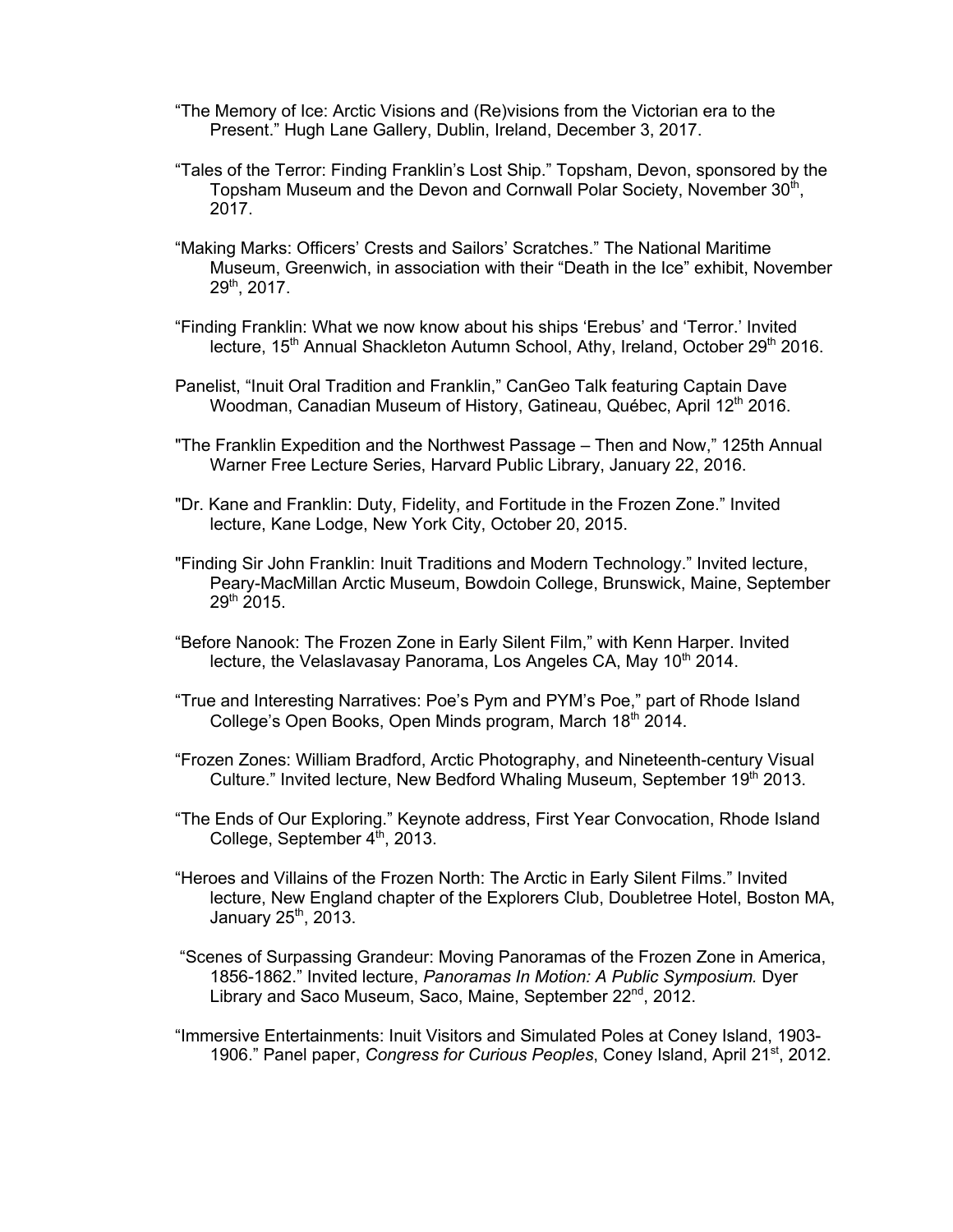- "Visions of the North in Early Arctic Films, 1897-1920." Invited paper, "Polar Visual Culture: An International Conference," May 2011, University of St. Andrews, St. Andrews, Scotland.
- "Exploration and Sacrifice: The cultural logic of Arctic discovery." Invited paper, "'Mistaken Straits': The Quest for the Northwest Passage, 1576-1859," University of Paris-Sorbonne, 3-5 June 2010. **[conference cancelled due to funding cuts]**
- "'Those wrecked or stranded ships': Unresolved aspects of the Franklin Expedition." Invited lecture, Shackleton Winter School, Athy, Ireland, October 23rd, 2009.
- "This strange and awful grave: The curious career of Landseer's 'Man Proposes.'" Gallery talk, Yale Center for British Art, New Haven CT, June 25<sup>th</sup> 2009.
- Panel participant, Masterpiece lecture: "What is American about American Landscape Painting?" Peabody-Essex Museum, Salem MA, January 24<sup>th</sup>, 2009.
- ""Showmen and Explorer-Showmen on the Panoramic Stage: The Arctic in the American Imagination, 1854-1870," invited paper, *North by Degree* Conference on Arctic Exploration, Academy of Natural Sciences, Philadelphia, PA, May 22-24 2008.
- "The Literary Legacy of Francis Leopold McClintock: *The Voyage of the Fox in Arctic Seas* and its Readers." Invited paper, McClintock Winter School, Dundalk County Museum, Dundalk Ireland, January 18<sup>th</sup>, 2008.
- "An Evening of Arctic Novelty," The Velaslavasay Panorama, Los Angeles, California. Illustrated lecture with scenes from an 1857 Moving Panorama of Kane's Arctic Voyages. January  $4<sup>th</sup>$  and  $5<sup>th</sup>$ , 2008.
- "Victorian Virtual Reality: Arctic Panoramas in the Nineteenth Century." Invited lecture, Bates College, Lewiston, Maine, November 27<sup>th</sup> 2007.
- "The Stern Romance of Polar Exploration: The Franklin Fascination from 1849 to the Present." Public Lecture, Redwood Library and Atheanæum, Newport RI, March 25th, 2006.
- "'More instruction and amusement in an hour, than can be gained by months of reading': The Panorama and Visual Truth in the Mid-19th Century." Sight Lines: New England American Studies Association, September 23<sup>rd</sup>, 2005, Worcester, Mass.
- "Perilous Adventures, Wonderful Discoveries, and Singular Phenomena' -- American Panoramas of the Arctic Regions, 1855-1863," invited paper, International Panorama Council Conference, Hunter College, New York, November 12<sup>th</sup>, 2004.
- Panelist, discussion session on the uses of technology in teaching Victorian Studies, Northeast Victorian Studies Association, Massachusetts Institute of Technology, Cambridge, Massachusetts, April 6<sup>th</sup>, 2003.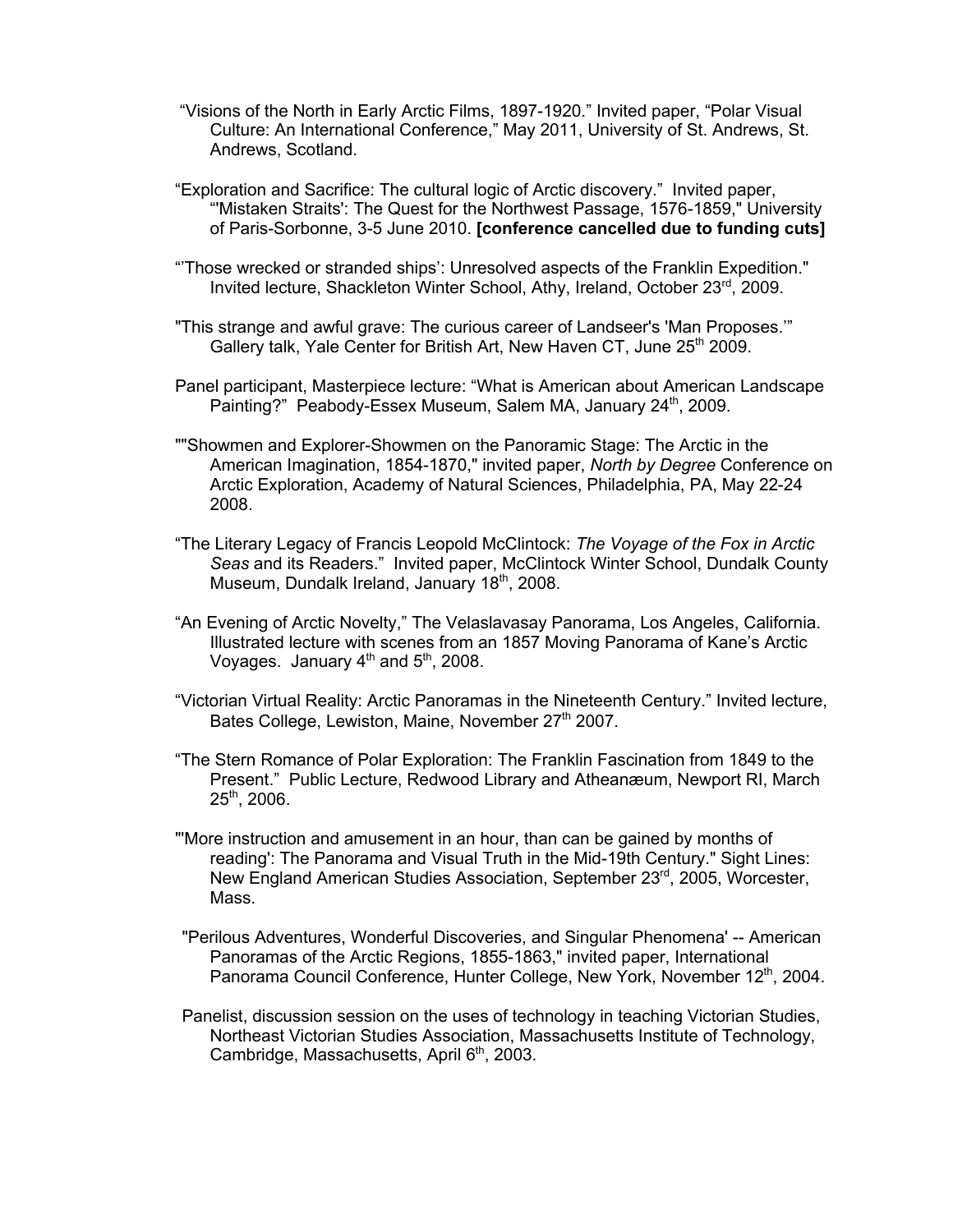- "Vernacular Technologies: Folk Music in the Age of Digital Reproduction," Invited lecture, Pearl Union Library Project, Mitchell Library, Glasgow Scotland, June 1st, 2002.
- "'The Terrible Aspects of the Frigid Zone' The Arctic in Nineteenth-Century Visual Culture." Invited lecture, part of a series accompanying the exhibition "Arctic Diary: Paintings and Photographs of William Bradford," Sterling and Francine Clark Art Institute, Williamstown, Massachusetts, February 17 - May 5<sup>th</sup>, 2002.
- "Representing the Arctic Sublime: The Panoramic Voyages of Dr. Kane, 1855-1863," American Literature Association, Boston, Massachusetts, May 26<sup>th</sup>, 2001.
- Introduced talk by Kenn Harper, author of *Give Me My Father's Body: The Story of Minik, The New York Eskimo*, Brown University Bookstore, April 2000.
- Panelist, discussion session following lecture by Dr. S. Allen Counter on the legacy of Matthew Henson and Arctic exploration, Rhode Island College, October 1998.
- "Arctic Spectacles: Visions of the North in Panoramas, 1820-1874." Conference paper, "Visions of the North: The North in Film," Nipissing University, North Bay, Ontario, May 15<sup>th</sup>, 1998
- Invited panelist, First Annual Hip-Hop Festival and Conference, sponsored by Brown University and B-SUCHH. Brown University, April 22, 1998.
- "Canonizing the Vernacular: Can Aural supplements be part of this complete breakfast?" Talk on the new Norton Anthology of African-American Literature," Southern New England Conference on Race and Ethnicity, Rhode Island College, October 4<sup>th</sup>, 1997.
- "(Re)Fugees of Language: Vernacular Vectors from Wycliffe to Wyclef Jean," Cultural Apprenticeship (Literacy) session, Middle English Division (Excluding Chaucer), Modern Language Association, Washington, D.C., December 1996.
- "From Blues to Bop to Rap: A Signifying History of Hip-Hop." Conference paper, Sonneck Society for American Music, Worcester, Mass., April 8<sup>th</sup>, 1994.
- "Canons: Traditions, Oppositions, Alternatives" -- panel paper, colloquium on "The Literary Canon: What Should We Teach, and How?" University of Maine, Orono, April 3<sup>rd</sup>, 1993.
- "Re-Theorizing the Vernacular." Conference paper, Maine Medievalists' Association, Colby College, Waterville Maine, September 26<sup>th</sup>, 1992.
- "The Politics of Pilgrimage: the Canterbury Tales and its Lollard Readers." Conference paper, NEMLA, Buffalo NY, April 4<sup>th</sup> 1992.
- "Reading 'Aftir the lettre': The Anti-hermeneutics of the Vernacular." Conference paper, NEMLA, Hartford CT, April 1991.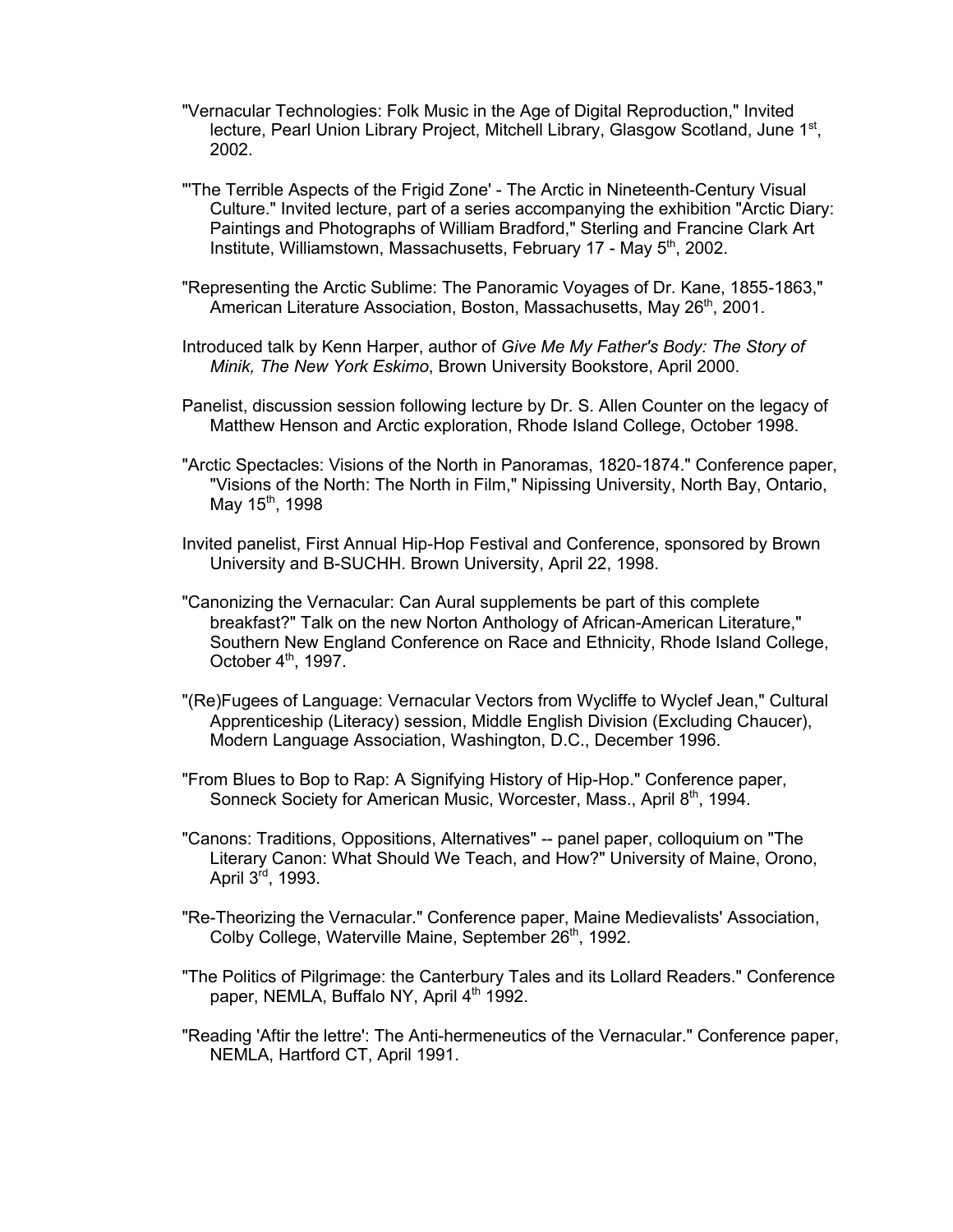"Chaucer, Lollardy, and Lollard Textual Communities in the Fifteenth Century." Conference paper, Columbia Medieval Guild, Columbia University, New York, April 1990.

- F. Selected Reviews
	- Review of Anne Budgell, *We All Expected to Die: Spanish Influenza in Labrador, 1918- 1919* (Newfoundland and Labrador: ISER books, 2018), in *Arctic: The Journal of the Arctic Institute of North America*, June 2019.
	- Review of Lawrence Millman's *At The End of the World: A True Story of Murder in the Arctic* (NY: Thomas Dunne/St. Martin's Press, 2017), *The Arctic Book Review*, January 2017.
	- Review of Angela Byrne, *Geographies of the Romantic North: Science, Antiquarianism, and Travel, 1790-1830,* in *The American Historical Review*, vol. 119 no. 4 (October 2014).
	- Review of Alexis S. Troubetzkoy. *Arctic Obsession: The Lure of the Far North. Canadian Historical Review,* Vol. 93 No. 2 (June 2012).
	- Review of Peter Fjågesund, *The Dream of the North: A Cultural History to 1920*, *The Arctic Book Review*, August 2014.
	- Review of Denise Blake Oleksijczuk, *The First Panoramas: Visions of British Imperialism. The Arctic Book Review*, November 2011.
	- Review of Eric Ames, *Carl Hagenbeck's Empire of Entertainments*, *The Arctic Book Review*, January 2010.
	- Review of *The Polar World*, by Sir Wally Herbert. *The Arctic Book Review*, Vol. 9 Nos. 1 & 2 (Spring 2009).
	- Review of Bryndis Snæbjornsdottir and Mark Wilson, *Nanoq: flat out and bluesome: A Cultural Life of Polar Bears, The Arctic Book Review*, Vol. 9 Nos. 1 & 2 (Spring 2009).
	- Review of Janice Cavell, *Tracing the Connected Narrative: Arctic Exploration in British Print Culture*. *Times Higher Education Supplement*, December 18, 2008.
	- Review of *Captain Francis Crozier: Last Man Standing?*, by Michael Smith. *The Arctic Book Review*, Vol. 8 Nos. 1 & 2 (Fall 2008). (with author interview)
	- Review of *Inuit Entertainers in the United States: From the Chicago World's Fair through the Birth of Hollywood*, by Jim Zwick. *The Arctic Book Review*, Vol. 8 Nos. 1 & 2 (Fall 2006).
	- Review of *Franklin's Passage,* by David Solway, *The Arctic Book Review,* Vol. 7 no. 1 (Spring 2005).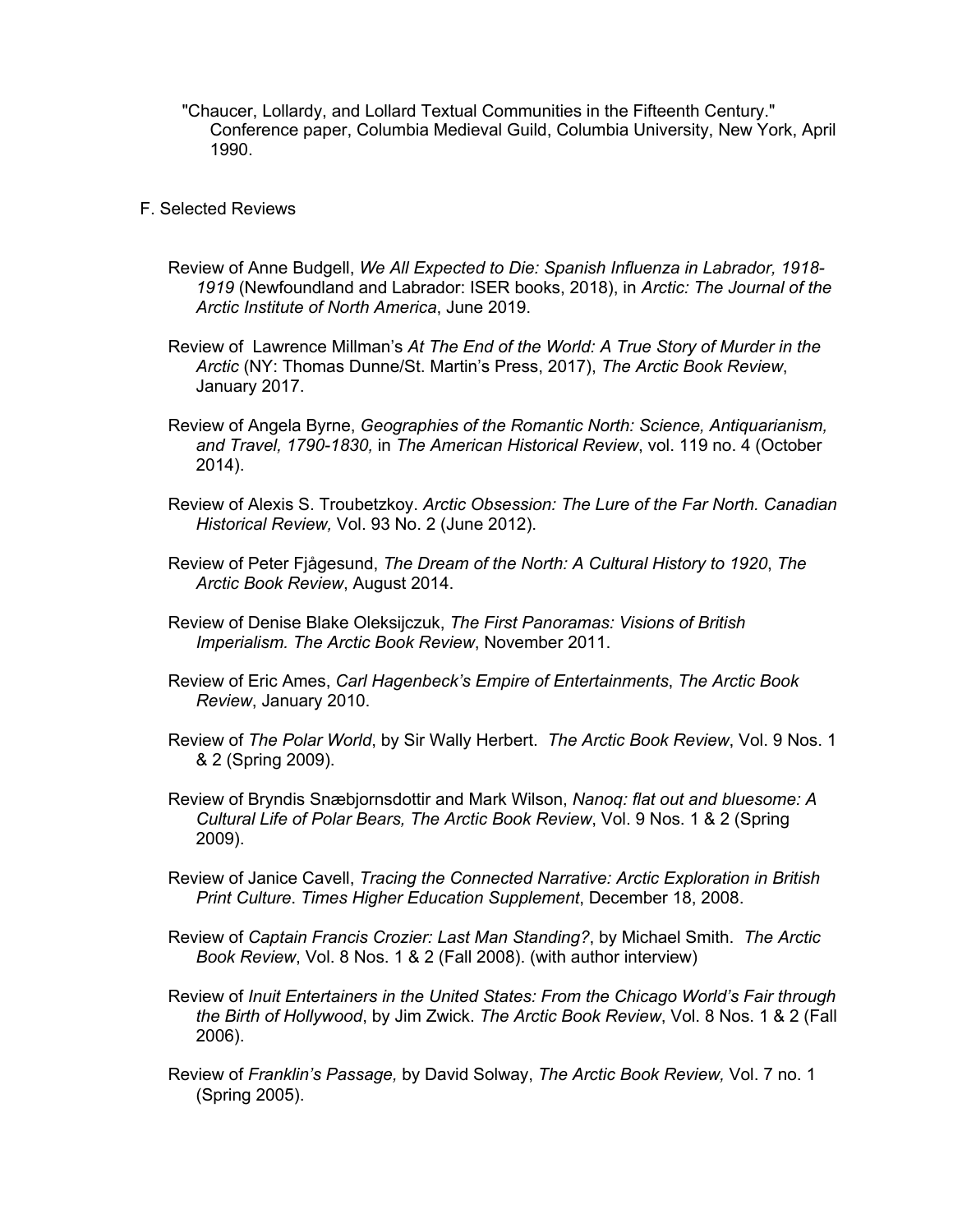- Review of *The Arctic Fox: Francis Leopold McClintock, Discoverer of the Fate of Franklin,* by David Murphy*, The Arctic Book Review* Vol. 6 no. 2 (Fall 2004). (with author interview)
- Review of *A Kayak Full of Ghosts* by Lawrence Millman*, The Arctic Book Review* Vol. 6 no. 1 (Spring 2004). (with author interview)
- Review of *Historical Atlas of the Arctic*, by Derek Hayes, *The Arctic Book Review* Vol. 6 no. 1 (Spring 2004).
- Review of *John Logie Baird: A Life*, by Antony Kamm and Malcolm Baird, *Historical Journal of Film, Radio and Television,* Vol. 23 No. 4 (2003).
- Review of *This Errant Lady: Jane Franklin's Overland Journey to Port Phillip and Sydney, 1838*, by Peneleope Russell, *The Arctic Book Review*, Vol. 5 No. 2 (Fall 2003).
- Review of *North Pole Legacy: Black, White, and Eskimo*, by Dr. S. Allen Counter, *The Arctic Book Review*, Vol. 4 No. 1 (Spring 2002).
- Review of Michael Eric Dyson, *Making Malcolm. MELUS,* Vol. 24 No. 1 (Spring 1999), pp. 272-274
- Review of Stephan Oettermann: *The Panorama: History of a Mass Medium*, in *Iconomania* (UCLA Art Department), No. 1 (1998). *http://www.humnet.ucla.edu/humnet/arthist/icono/rapotter/panoram.htm*
- *Review of Francis Spufford, I May Be Some Time: Ice and the English Imagination, in History Reviews On-Line, Volume 3 No. 2 (Winter 1998).*
- Review of Houston A. Baker Jr., *Black Studies, Rap, and the Academy*. *Black Sacred Music: A Journal of Theomusicology*, vol. 8 no. 2 (Fall 1994).
- Interview with Public Enemy's Chuck D, *HardC.O.R.E., The Electronic Magazine of Hip-Hop Music and Culture,* vol. 2 no. 5 (September 1994).
- "Black Modernisms/Black Postmodernisms" [review essay]. *Postmodern Culture*, vol. 5 no. 1 (September 1994).
- "The Black (W)hole of Bataille: A Genealogy of Postmodernism?" [review essay]. *Postmodern Culture*, vol. 3 no. 1 (September 1992).

#### **IV. Teaching (at Rhode Island College unless otherwise indicated)**

*\* = courses I have personally developed*

ENG 560 – Visual culture from the Victorians to the Moderns \*

ART/MEDIA 542 – Media Culture I \*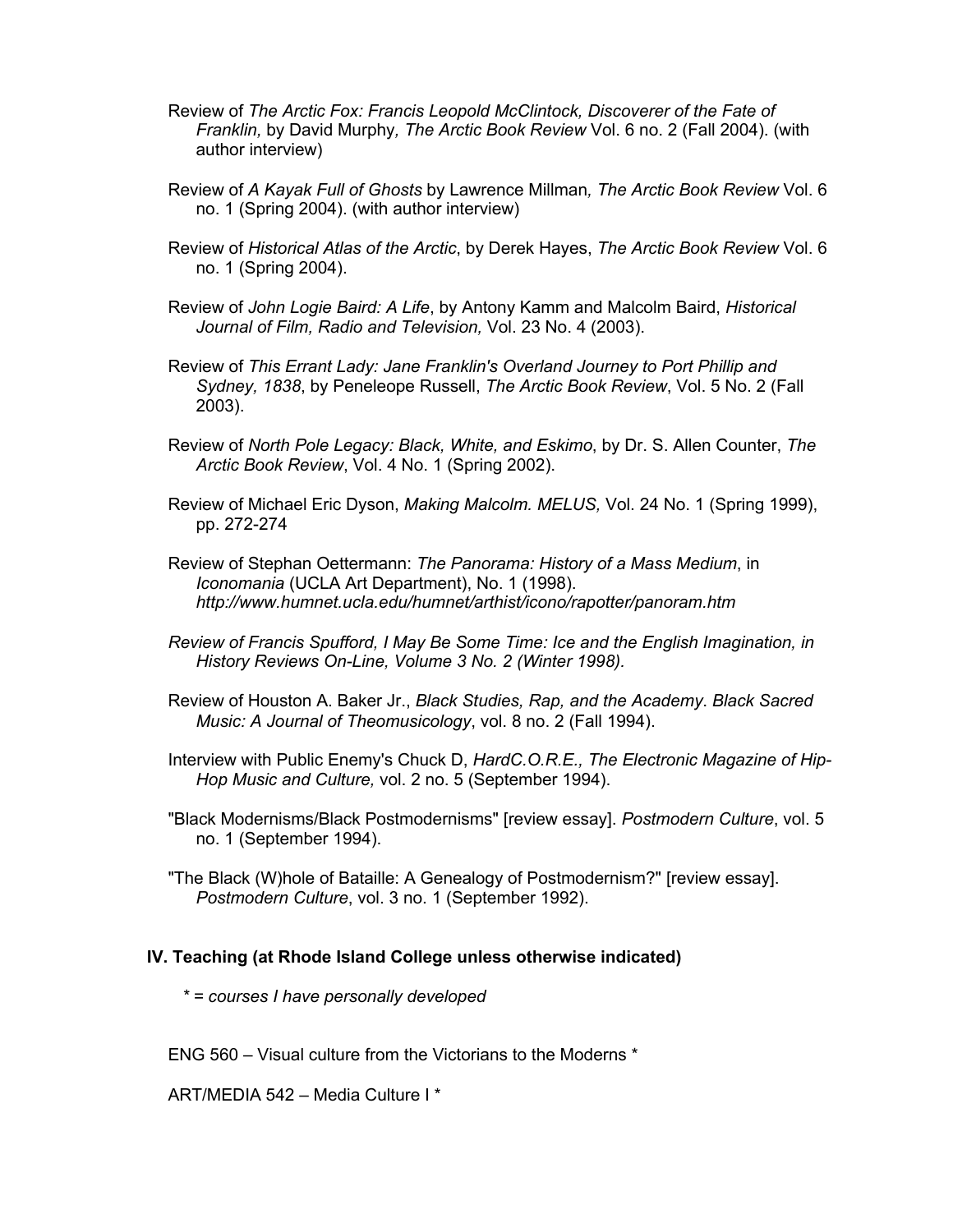- ART/MEDIA 543 Media Culture II \*
- ENG 530 The Vernacular Revolution \*
- ENG 460 The Ends of Exploration \*
- ENG 433 Modern Grammar
- ENG 432 History of the English Language
- ENG 355 British Literature of the Victorian Period
- ENG 350 History of Hip-Hop Music and Culture \*
- ENG 350 Popular Culture and Media \*
- ENG 350 Tolkien in Film and Literature \*
- ENG 261 Northern Exposures: Arctic Exploration in a (Post)Colonial Context \*
- AFAM 262 Cultural Issues in Contemporary Africa
- ENG 206 Backgrounds in British Literature, 1800-present
- ENG 205 Backgrounds in British Literature to 1800
- ENG 205B (University of Rhode Island) Introduction to Creative Writing
- ENG 202 (Colby College) Introduction to Literary Theory
- ENG 493 (Colby College) The Politics and Poetics of the Vernacular \*
- ENG 493 (Colby College) Performing the Transgressive Body: Gender and Sexuality \*
- ENG 415 (Colby College) Political History of the English Language \*
- ENG 413 (Colby College) The Chaucerian Text \*
- ENG 271 (Colby College) Introduction to Literary Theory

#### **V. Service and Committees**

College Graduate Committee, 2014 – present.

College Web Advisory Committee, 2010 – 2012

Secretary, Council of Rhode Island College, 1999-2000; 2005-2007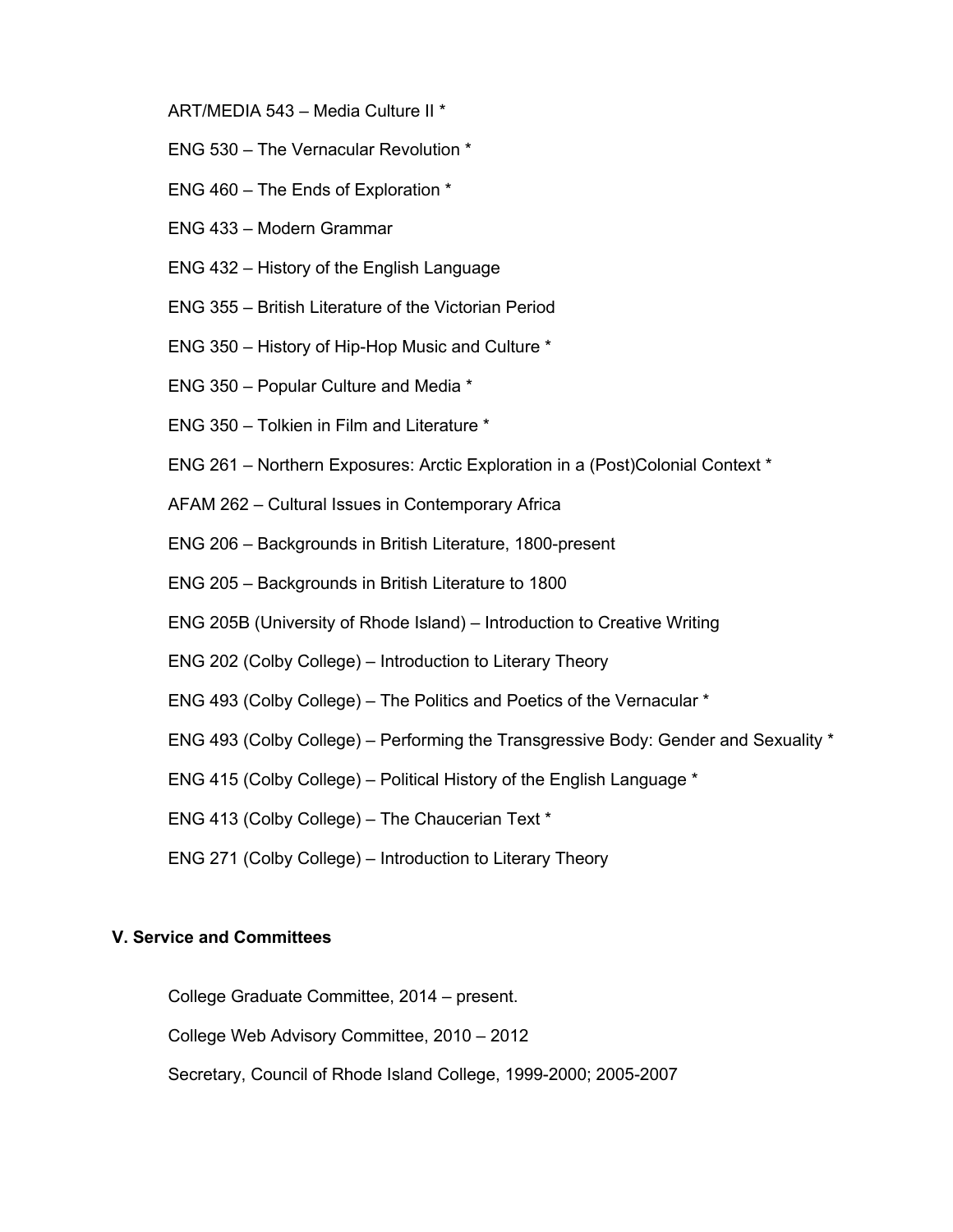English Department Advisory Committee (departmental governance), 1999-2000; 2002- 2003; 2005-2006; 2009-2010; 2014-present.

English Department Technology Liaison, 2004-2009

English Department, Graduate Committee, 2007-present

Committee on General Education, 2000-2002, 2013-present

English Department, Hiring Committees for Film Studies (2), Postcolonial Literature, Digital Humanities/Medieval Literature, and American Literature positions, 2001- 2015.

- English M.A. thesis committees: 1999, 2000 (director), 2002 (director), 2004 (director), 2006, 2007 (director), 2008 (director), 2009. M.A. examination committees: 1996, 1998, 1999, 2009.
- Media Studies M.A. thesis committees: 2002, 2003, 2004 (2, director of 1), 2005 (2), 2006 (3, director of 2), 2008 (2, director of 1), 2009 (3, director of 1); 2010 (3, director of 2); 2012 (2, director of 1); 2014 (4, director of 2).
- English Department, Committee on Undergraduate Curriculum and Instruction, 1998- 2006; Chair 2001-2003.

#### **VI. Editorial**

Founding Editor, *The Arctic Book Review* (ISSN 1529-3556), 1999-present.

Contributing Editor and Assistant Approvals Management Editor, The *Citizendium* Project (a planned alternative to the Wikipedia initiated by one of its co-founders), 2006- 2007.

Manuscript reviewer for the American Philosophical Society Press, Stanford University Press, The University of Toronto Press, the University of Alaska Press, McGill-Queen's University Press, Palgrave MacMillan, *The Polar Record* (Cambridge University), *Victorian Studies* (Indiana University Press) and *Postmodern Culture* (University of Virginia); grant reviewer for the Social Sciences and Humanities Research Council of Canada.

#### **VII. Honors**

90<sup>th</sup> Anniversary medal, Royal Canadian Geographical Society.

Fellow, Royal Canadian Geographical Society (2015).

Phi Beta Kappa, Brown University (1991).

High Honors, M.A. examinations, Syracuse University (1987).